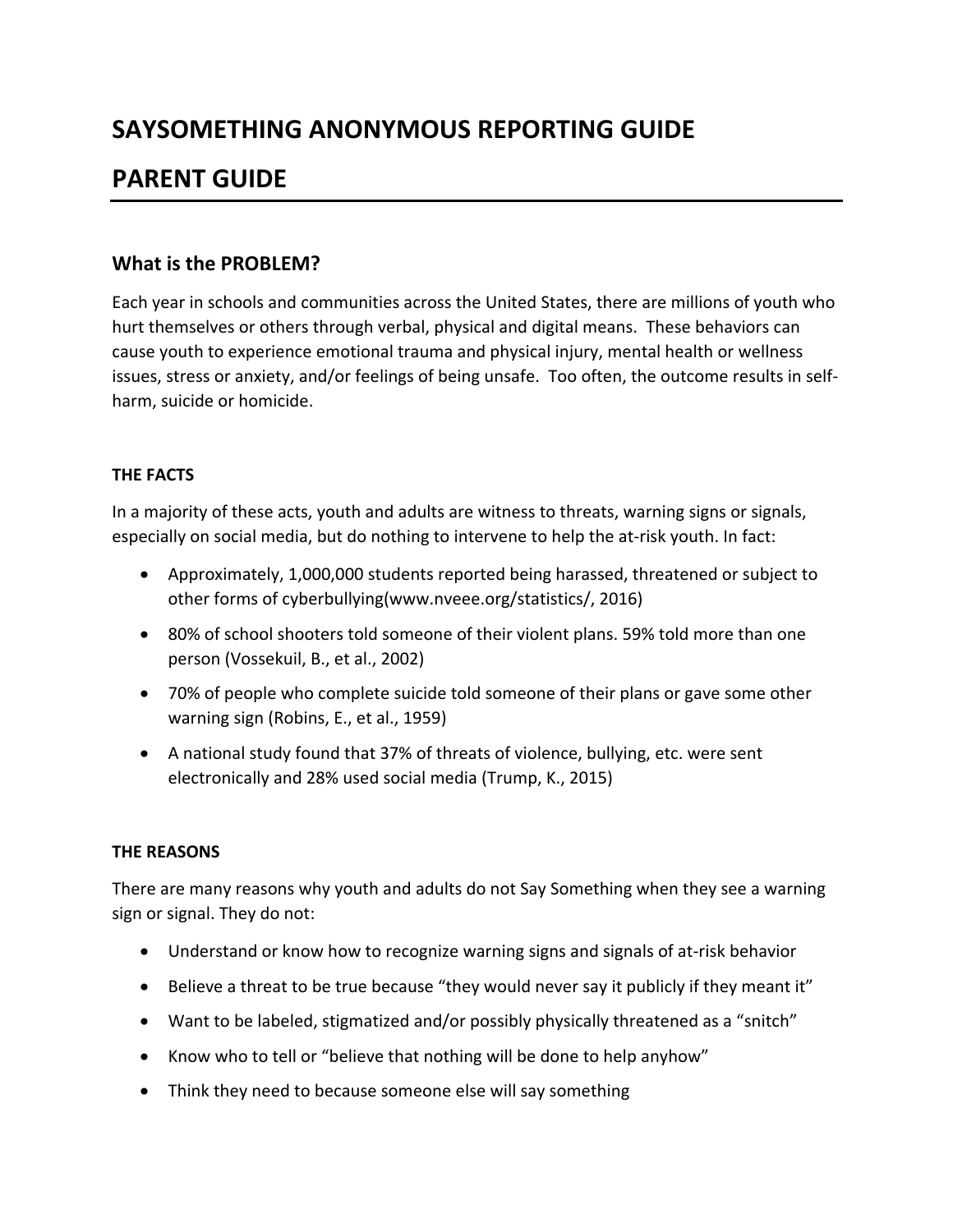## **What is THE SOLUTION?**

The Say Something Anonymous Reporting System (SS-ARS) teaches youth and adults how to recognize warning signs and signals, especially within social media, of individuals who may be a threat to themselves or others and Say Something, using our anonymous reporting system, BEFORE it is too late.

## **SS-ARS Curriculum Teaches**

- How to recognize the signs and signals of at-risk behaviors especially within social media
- Take every sign and signal seriously; act quickly to get help by talking to a trusted adult OR
- Report anonymously through SS-ARS 24/7 Crisis Center, mobile app, or website

## **SS-ARS Reporting Platform**

- Provides an app, website and 24/7 crisis telephone hotline for youth and adults to submit anonymous tips
- Features nationally certified, 24/7 Crisis Center with multi-lingual counselors trained in suicide and crisis management
- Is managed and maintained by a national 24/7 Crisis Center digital school safety leader with combined 30+ years of experience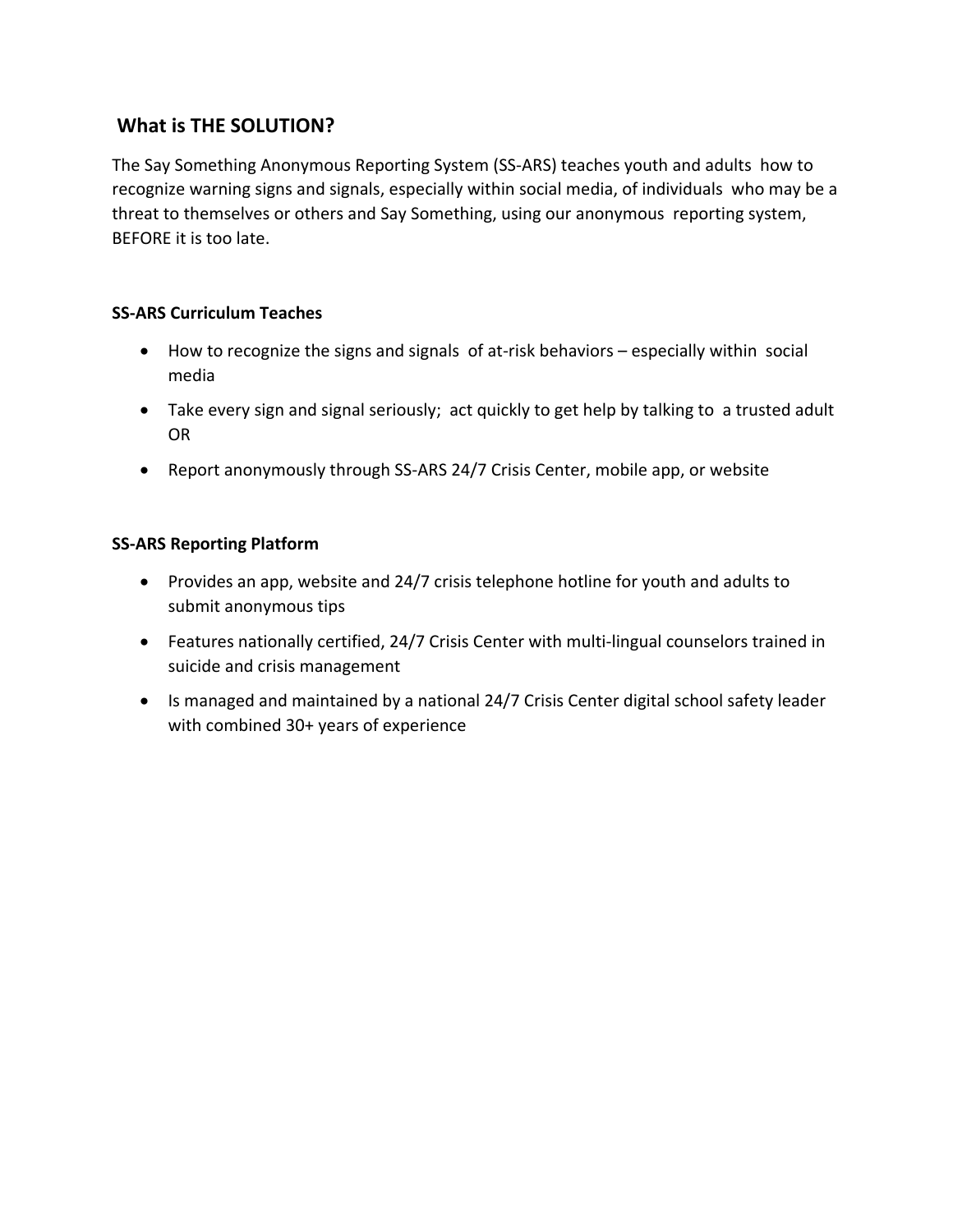## **How the Works**

#### **STEP 1 Submit an Anonymous Tip**

- Call the tipline: 1-844-5-SAYNOW
- Use the Website: www.saysomething.net
- Use the Mobile App: Available for Apple and Android devices

#### **STEP 2 All Calls and Tips sent to 24/7 Multilingual Crisis Center**

- 1. A Crisis counselor receives and reviews tip information
- 2. The tip is triaged and categorized as either Life Safety or Non-Life Safety
- 3. The tip is then sent to school officials and law enforcement (as needed) via text, email and phone call within seconds of being received

#### **STEP 3 School Officials & Law Enforcement Intervene and Help Individual(s)**

- 1. School Officials and law enforcement (as needed) act immediately to investigate, assess and intervene on reported at-risk individuals
- 2. The at-risk individual receives the help he or she needs BEFORE they ever get to the point of hurting themselves or others
- 3. School officials report their outcomes into the SS-ARS platform and close out the tip ensuring accountability for every tip submitted

## **How is the program SUSTAINED?**

SS-ARS is sustained through our:

- Students Against Violence Everywhere (SAVE) Promise Club or existing student club by embedding SS-ARS in the club in order to empower students to carry it forward and keep awareness high within district schools
- On-going support, refresher trainings and call-to-action weeks to rally school personnel and student clubs around the SS-ARS program
- •No cost, in-school awareness materials posters, floor stickers, table tops, etc. to gently remind students of the app, website and 24/7 telephone hotline